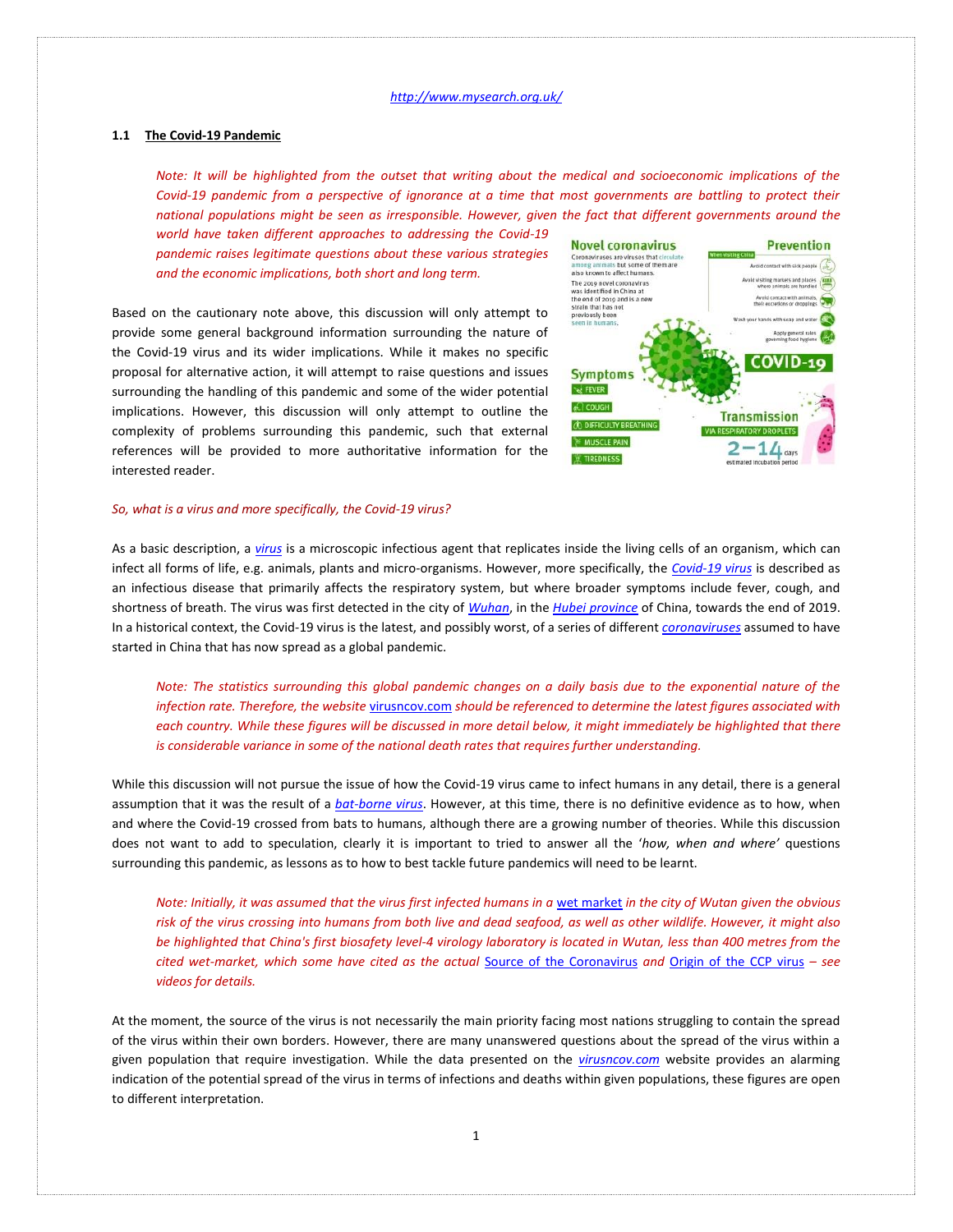*Note: Again, it is highlighted that this discussion does not wish to undermine the various strategies now being actively pursued by different governments to prevent unnecessary deaths. However, the analysis of the statistical data surrounding the modelling of this virus has raised questions that will need to be answered, if future pandemics are to be better addressed.*

In advance of having detailed information about the spread of this specific virus in a given population, science has resorted to mathematical models in order to make any form of judgment about the preventative measures that might best be taken. One of the simplest models is called the *[SIR model](https://en.wikipedia.org/wiki/Compartmental_models_in_epidemiology#The_SIR_model)*, where the population is divided into 3 basic groups, i.e. susceptible [S], Infected [I] and Recovered [R]. However, some rename the recovered group as '*removed*' as it implicitly includes people who have died. Before outlining some of the details behind this model, we might simply present two typical graphical representations of the results as a function of time in days with different values of [R0], which represents the infection rate per person.



In broad terms, these two graphs help to explain the approach now being taken by most governments around the world. On the left, we might interpret the value of [R0=5] as the infection rate without any preventive measures, such that the infections increase exponentially for about 28 days and will have infected 50% of the population after 42 days. On the right, the value of [R0=2.5] has been halved, such that only 25% of the population is now infected after an extended time of 90 days. Therefore, it has been argued that by reducing the infection rate, while maintaining a constant recovery time of 14 days, allows the number of infections to be minimised and hopefully constrained within the capacity of the health system. While this discussion will not go into the mathematical details of this model, the equations in [1] are provided by way of general reference of the spreadsheet model used, where the subscripts [t, t+1] represents the daily change in the [S, I, R] values.

$$
[1]
$$

 $S$  = susceptible;  $I$  = Infected; R=Recovered<br> $S_{t+1}$  =  $S_t$  –  $\beta S_t I_t$ ;  $I_{t+1}$  =  $I_t$  +  $\beta S_t I_t$  –  $\gamma I_t$ ;  $R_{t+1}$  =  $R_t$  +  $\gamma I_t$ t model used, where the subscripts [t, t+1] re<br>*S = susceptible; I = Infected; R=Recovered*  $I_t = S_t - \beta S_t I_t;$   $I_{t+1} = I_t + \beta S_t I_t - \gamma I_t;$   $R_{t+1} = R_t + \gamma I_t$ <br>infection rate;  $\gamma$  = Recovery rate;  $R0 = N \frac{\beta}{\gamma}$ ; where  $N$  = susceptibles β  $S_{t+1} = S_t - \beta S_t I_t$ ;  $I_{t+1} = I_t + \beta S_t I_t - \gamma I_t$ ;  $R_{t+1} = R_t + \gamma I_t$ <br>  $\beta$  = infection rate;  $\gamma$  = Recovery rate;  $R0 = N \frac{\beta}{\gamma}$ ; where  $N$  = susceptit γ

While the logic of this basic model appears to be a reasonable starting point, it is virtually impossible to make its results fit the daily update of statistics from any country. In part, this might first be outlined in terms of a variant model called *[compartment](https://en.wikipedia.org/wiki/Compartmental_models_in_epidemiology)  [SIR](https://en.wikipedia.org/wiki/Compartmental_models_in_epidemiology)*, which might be scaled to the population of various cities and towns in a given country. For example, in the UK, the city of London has a population of over 8 million people in relatively close proximity, while the city of Birmingham is the only other city with a population over 1 million. The population of most other towns in the UK quickly falls from about 500,000 to about 100,000, such that each might be better described by a compartment SIR model. In this type of model, we might account for the geographical spread of these towns, where the initial spread of the virus could have been subject to significant variance in terms of the numbers and start date, which might then be lost in the aggregation of national statistics. However, what is more problematic with these models is the percentage of the *'susceptible'* population that needs to be infected for the virus to be effectively eliminated.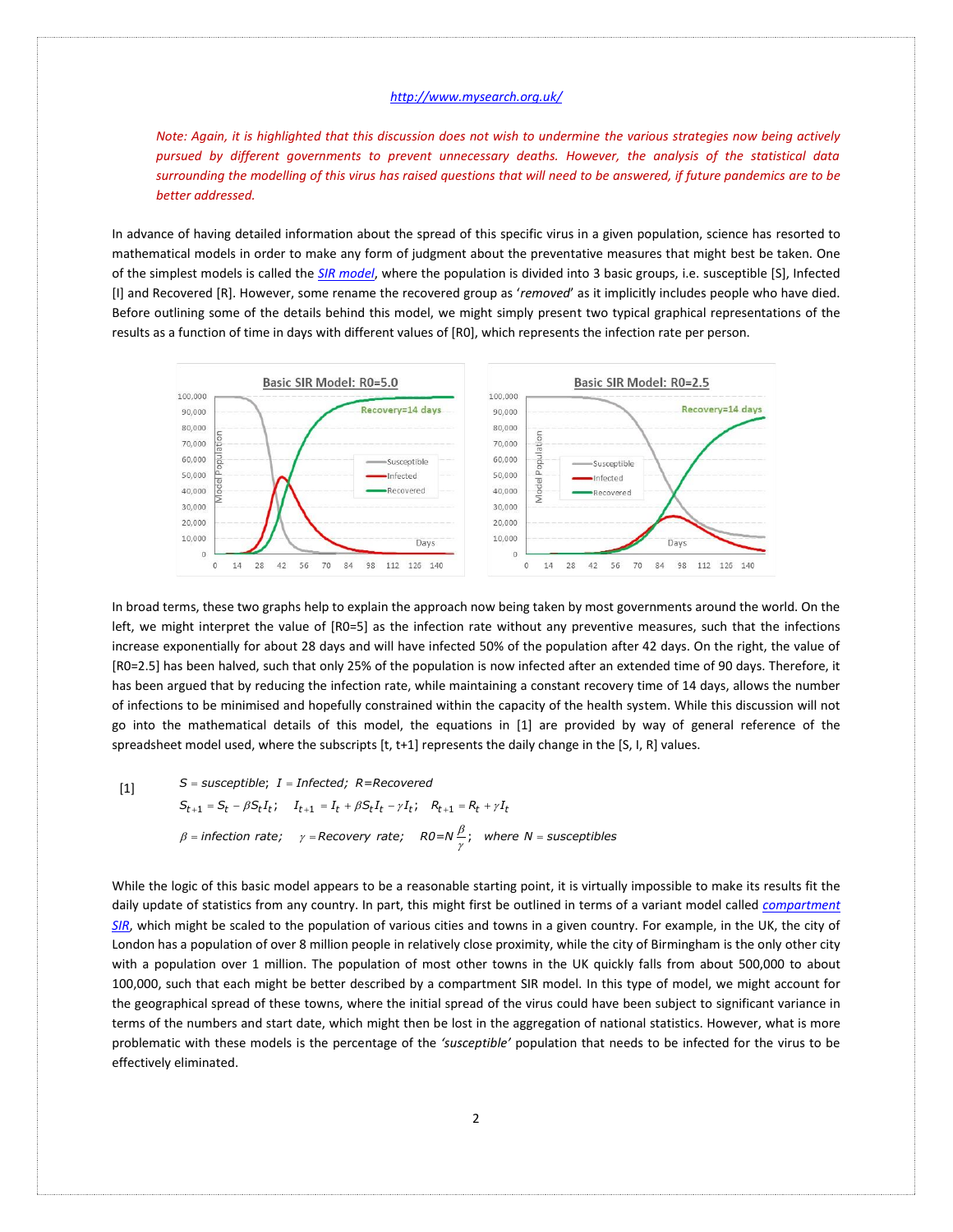*Note: It is highlighted that the accuracy of the figures in the [virusncov.com](https://virusncov.com/) website have to be questioned on a number of levels. As of 04-April-2020, over 2 million infections had been reported worldwide, which only translates to about 0.03% of the global population. Any examination of the top-10 infected countries also shows a comparatively small infection rate, when calculated as a percentage of the national population. At face value, this might suggest that the size of the 'susceptible' population is hardly affected, such that it might continue to remain susceptible to secondary phases of the pandemic.* 

#### *So, how might we start to correlate actual data with the models?*

The first Covid-19 case in China has been tentatively traced back as early as 17-Nov-2019. However, at this point, the discussion will cite the UK as a general example of the preventative strategies adopted to reduce the infection rates shown in the previous graphs. Prior to any preventative measures, the first UK Covid-19 case was reported on 31-Jan-2020, although the first death did not occur until 6-Mar-2020. By 16-Mar-2020, this figure had risen to 50, although limited analysis suggests that all deaths were in the higher risk categories, i.e. age 60 and over with pre-existing health conditions. However, while the UK Prime Minster urged people to stop non-essential contact and unnecessary travel on 16-Mar-2020, the actual enforced '*lockdown*' was not announced until 23-Mar-2020. This equates to 52 days after the first case being reported and 17 days after the first death. This delay is not a direct criticism as any *'lockdown'* of any developed economy is a very serious political decision, which cannot be taken lightly, but leads to a fairly obvious question of interest to any SIR model.

#### *How many of the UK population might have been already infected by 23-Mar-2020?*

As of 07-Mar-2020, the UK was only reporting 164 infected cases, which would equate to just 0.0002% of its 67 million population, where 2 deaths correspond to 1.22% of the reported 164 infections. While we might initially assume that the deaths were accurately recorded, we might seriously question the reality of only 164 infections by this date. However, successive statistics also question the %-death rates, relative to recorded infections, being attributed to the Covid-19 virus.

| Date       | Country | Population    | % Infected | % Death | % Active | % Recovery |
|------------|---------|---------------|------------|---------|----------|------------|
| 07/03/2020 | UK      | 67,772,000    | 0.000%     | 1.220%  | 87.805%  | 10.976%    |
| 16/03/2020 | UK      | 67,772,000    | 0.002%     | 2.516%  | 96.046%  | 1.438%     |
| 20/03/2020 | UK      | 67,772,000    | 0.005%     | 4.405%  | 93.607%  | 1.988%     |
| 04/04/2020 | UK      | 67,772,000    | 0.056%     | 9.445%  | 90.201%  | 0.354%     |
| 07/03/2020 | Italy   | 60,461,826    | 0.008%     | 4.249%  | 84.469%  | 11.281%    |
| 16/03/2020 | Italy   | 60,500,000    | 0.041%     | 7.310%  | 83.255%  | 9.435%     |
| 20/03/2020 | Italy   | 60,500,000    | 0.068%     | 8.298%  | 80.882%  | 10.820%    |
| 04/04/2020 | Italy   | 60,500,000    | 0.198%     | 12.252% | 71.259%  | 16.489%    |
| 07/03/2020 | Germany | 82,800,000    | 0.001%     | 0.000%  | 97.368%  | 2.632%     |
| 16/03/2020 | Germany | 82,800,000    | 0.007%     | 0.224%  | 98.985%  | 0.791%     |
| 20/03/2020 | Germany | 82,800,000    | 0.019%     | 0.287%  | 98.962%  | 0.751%     |
| 04/04/2020 | Germany | 82,800,000    | 0.110%     | 1.399%  | 71.643%  | 26.958%    |
| 07/03/2020 | Global  | 7,700,000,000 | 0.001%     | 3.449%  | 39.691%  | 56.861%    |
| 16/03/2020 | Global  | 7,700,000,000 | 0.002%     | 3.837%  | 50.419%  | 45.744%    |
| 20/03/2020 | Global  | 7,700,000,000 | 0.003%     | 4.096%  | 60.220%  | 35.684%    |
| 04/04/2020 | Global  | 7,700,000,000 | 0.029%     | 5.340%  | 73.998%  | 20.662%    |

In the table above, we see a general trend to increasingly higher %-death rates in all countries by date. While some of the variance in the %-death rate figures might be attributed to differences in age demographics and the possibility that some of the national healthcare services in some countries may have been overwhelmed by the numbers requiring treatment, it is unclear that these two factors alone can be telling the whole story.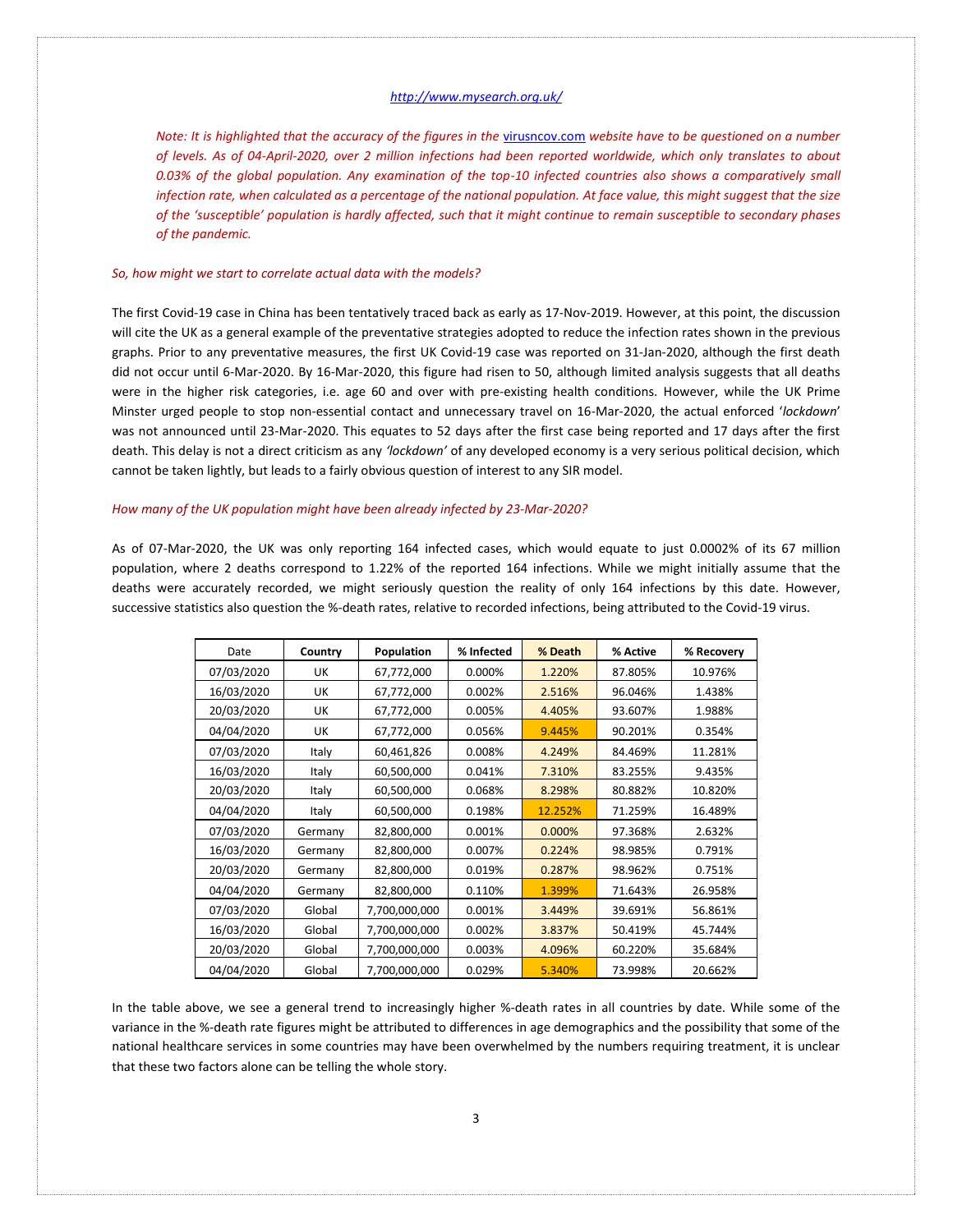*Note: Based on the variance in the previous table, we might question the accuracy of the reported infections, which in all cases only represents a minimal % of the population. However, there is also some reasonable grounds to suggest that the %-death rates are being inflated because the cause of death is being attributed to the Covid-19 virus, simply because it was present at the time of death, without necessarily any testing to prove this was the actual cause of death – see video* [Corona crisis: Open letter to the Chancellor from Prof. Sucharit Bhakdi](https://www.youtube.com/watch?v=LsExPrHCHbw) *for some further details.* 

While not wishing to minimise the tragedy of people dying as a result of the Covid-19 virus, some statistical perspective is possibly required at this point. Again, we shall use the UK as a general example, where in 2018 over 600,000 people died. The following two tables, first shows the approximate breakdown of the cause of the 2018 UK deaths, where 78%, i.e. 468,000, were related to medical conditions, which would translate into an average 1282 deaths per day. The second table shows the assumed death rates specific to the Covid-19 virus, as a percentage by age group. While there is no direct correlation between these tables, there is an inference that Covid-19 deaths may only be a smaller percentage of overall deaths.

| <b>Non-Covid Death Rates</b> | % Rate  | <b>Deaths</b> | Age       | % Death | Overall % |
|------------------------------|---------|---------------|-----------|---------|-----------|
| Cardiovascular               | 28.62%  | 171,702       | $10 - 19$ | 0.20%   | 0.20%     |
| Cancers                      | 25.61%  | 153,630       | $20 - 29$ | 0.20%   | 0.40%     |
| Respiratory                  | 12.18%  | 73,074        | $30 - 39$ | 0.20%   | 0.60%     |
| Digestive diseases           | 4.65%   | 27,876        | 40-49     | 0.40%   | 1.00%     |
| Mental disorders             | 3.61%   | 21,630        | 50-59     | 1.30%   | 2.30%     |
| Nervous system               | 3.35%   | 20,076        | 60-69     | 3.60%   | 5.90%     |
| All Other causes             | 22.00%  | 132,000       | 70-79     | 8.00%   | 13.90%    |
| All causes, all ages         | 100.00% | 599,988       | $80+$     | 14.80%  | 28.70%    |

Addressing the first table left, as of today, 05-Apr-2020, some 29 days have passed since the first Covid-19 death was reported in the UK, which might be compared to the 37,183 deaths related to the health issues listed above. Over the same period, the number of UK recorded Covid-19 deaths was 4,313. i.e. 11.6% of 37,183, although it is far from clear that all 4,313 Covid-19 deaths can all be directly attributed to the virus and not any of the pre-existing health issues listed above. The second table right relates to the estimated Covid-19 death rates by age groups shown and while the two tables are not directly related, we might speculate that the increasing probability of death by age might have something to do with the fact that people tend to accumulate the health problems listed, as we age.

*Note: At this stage, for the reasons outlined, we probably do not have accurate figures for the number of people infected in any population as a whole nor do we really know whether all the deaths being attributed to the Covid-19 virus are an accurate assessment of the actual cause of death. If so, the data accumulated from the* [virusncov.com](https://virusncov.com/) *website is probably an inaccurate database on which to base any statistical SIR model.*

As the analysis above carries no authoritative weight, we possibly need to make further reference to more informed analysis, which it has been reported to have influenced the UK government's Covid-19 strategy – see *[Imperial College COVID-19 Report](Refs/Imperial-College-COVID19-NPI-modelling-16-03-2020.pdf)* for details. While the report should be read in full, the following paraphrased quote is taken from the initial summary.

*Two fundamental strategies are possible: (a) mitigation, which focuses on slowing but not necessarily stopping epidemic spread, but reducing peak healthcare demand while protecting those most at risk of severe disease from infection, and (b) suppression, which aims to reverse epidemic growth, reducing case numbers to low levels and maintaining that situation indefinitely. Each policy has major challenges. We find that that optimal mitigation policies (combining home isolation of suspect cases, home quarantine of those living in the same household as suspect cases, and social distancing of the elderly and others at most risk of severe disease) might reduce peak healthcare demand by 2/3 and deaths by half.* We conclude that the effectiveness of any one intervention in isolation is likely to be limited, requiring multiple *interventions to be combined to have a substantial impact on transmission.*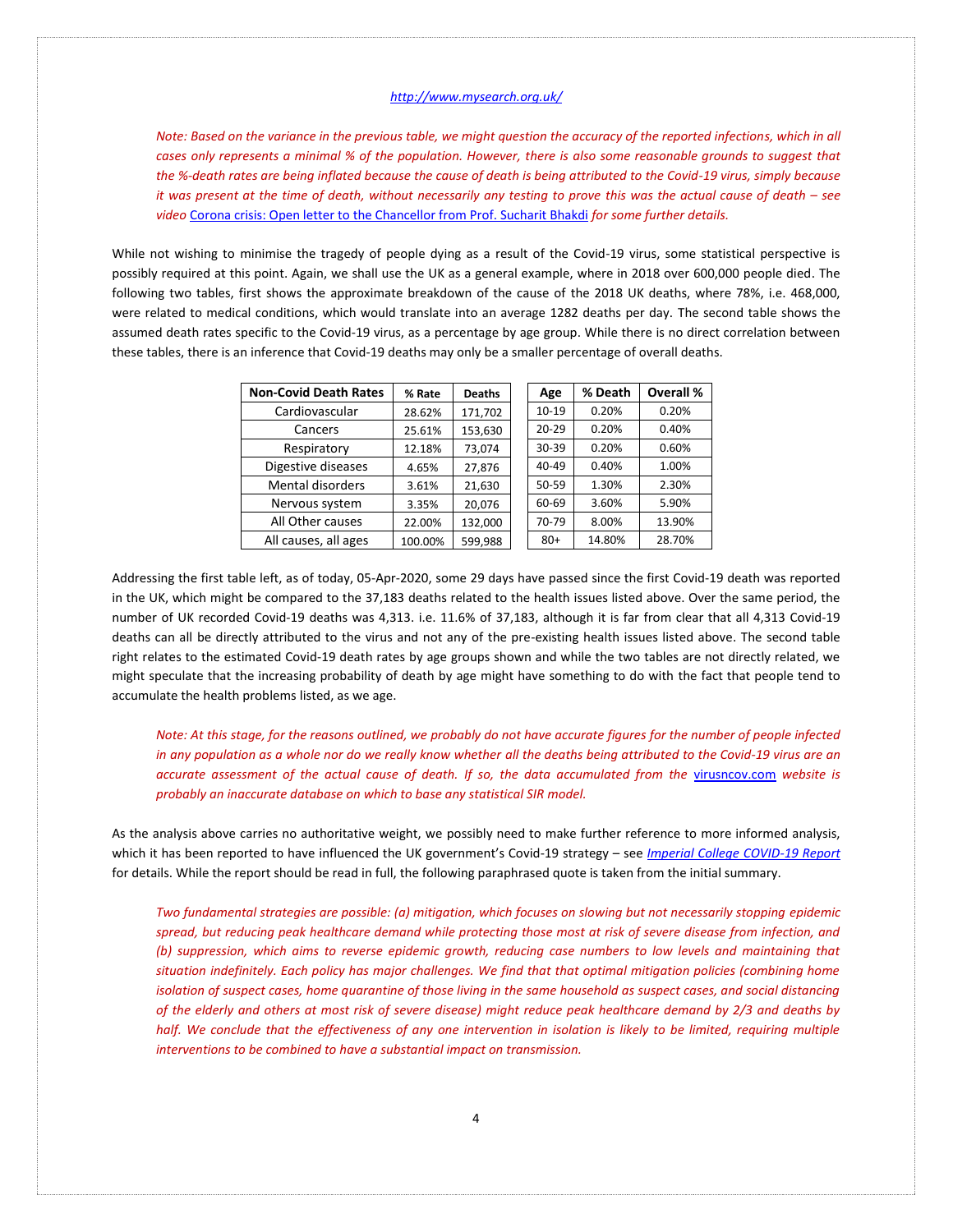While this discussion is not in a position to comment on the details of the simulation model used by the Cambridge team, it is assumed that it is based on SIR-like models, although presumably far more sophisticated than the simple spreadsheet model used to produce the previous SIR graphs. However, despite the simplicity of the earlier model, this report appears to broadly propose that the [R0], i.e. the *[basic reproduction number](https://en.wikipedia.org/wiki/Basic_reproduction_number)*, needs to be minimised in order to supress the number of infected people with serious complications from overwhelming the health service. Based on the previous quote, the report forwards two approaches, summarised below, where the second option is the preferred policy option.

- Mitigation focusing on slowing but not necessarily stopping epidemic spread.
- Suppression to reduce case numbers to low levels and maintaining that situation indefinitely.

Again, without going into all the details, the suppression option infers what most populations now generally understand as *'lockdown'*, '*self-isolation'* and '*social distancing'*. Broadly, it is hoped that these policies will first reduce [R0] to a point where the infected case load remains within the capacity of the health service. We might simply attempt to characterise the hopeful outcome in the chart below.



More broadly, the longer-term hope appears to be that suppression of the virus might eventually lead to a figure of [R0<1], where new infections are outnumbered by the number of recoveries and, in so doing, buy the necessary time, e.g. 18 months, for the development of a vaccine. This said, the Cambridge report highlights that if these policies are relaxed, presumably before the general availability of the vaccine, then '*transmission could quickly rebound'*.

*Note: As stated, this discussion will make no direct criticism of any attempts to both understand or minimise the impact of the pandemic. However, this does not mean that alternative perspectives have to be suppressed provided that the source carries a sufficient weight of authority.*

As outlined, all the SIR charts presented appear to suggest that only through the process of infections and recovery will a significant percentage of the population cease to be susceptible to the virus. However, to-date, all statistics about the spread of the virus appears to have infected less than 1% of any national population, although it is suspected that actual infections may have been grossly under-estimated. In this context, an Oxford epidemiologist, *[Sunetra Gupta](https://en.wikipedia.org/wiki/Sunetra_Gupta)*, has questioned some of the assumptions underpinning the Cambridge model. While no link to the report produced by the team of researchers at Oxford University can be found, it apparently suggests that a much larger percentage of the UK population may have been infected prior to the first death on 06-Mar-2020.

*Note: Given any problems with the statistics, i.e. infections and deaths, it might be assumed that both Cambridge and Oxford research teams have to be projecting the impact of the pandemic based on variations of SIR-type models. While we might assume that these models are much more sophisticated than the spreadsheet model suggested in this discussion, the results of any model can be highly dependent on the assumptions underpinning its input parameters.* 

So, let us proceed on the not unreasonable assumption that the percentage of the UK population infected with the virus was possibly much higher than the statistics suggest. If so, we would then need to explain why the number of deaths in the UK did not reflect this higher level of infection. While any explanation has to be speculative, we might still attempt to anchor this speculation to what are assumed to be known facts. As outlined earlier, the first UK Covid-19 case was reported on 31-Jan-2020 with the first death reported on 6-Mar-2020. However, it is also known that the suppression policies forward by the Cambridge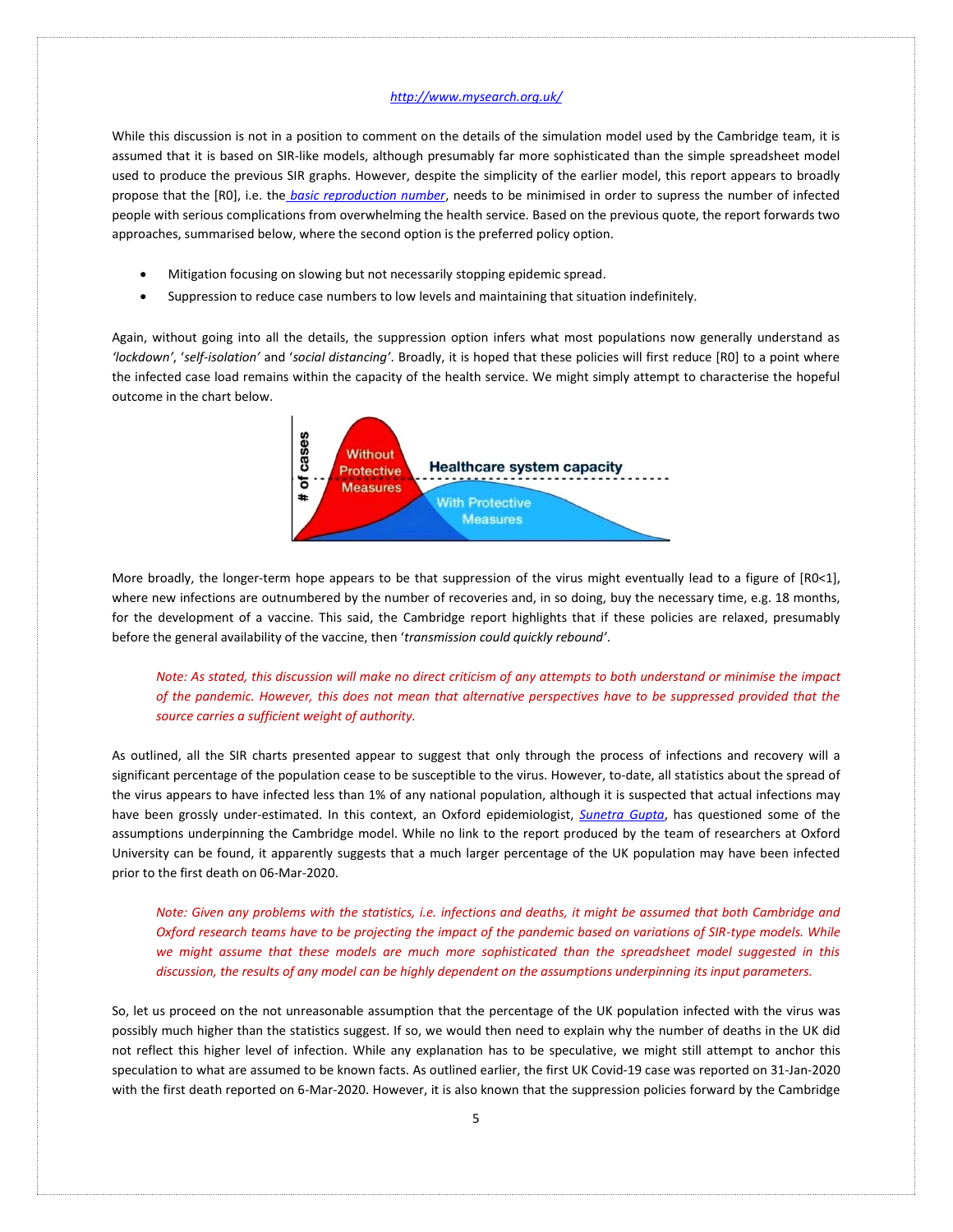report were not enforced until 23-Mar-2020, which was some 52 days or 7.5 weeks after the first UK infection case was reported. Given the minimal level of testing for the presence of the virus in the UK during this period, any estimate of the actual number of people infected would appear to be speculation, irrespective of the source.

# *So, what might have happened in this first 52 days?*

While it is not possible to give a definitive answer to this question, the chart right might simply be seen as a visual, and speculative, model of both the infections and deaths as a function of time. However, this chart is based on a mathematical formulation that differs from the SIR model previously outlined, as it follows a compound growth rate subject to a linear decay. The start-date of 28-Jan-2020 is broadly aligned to the first reported case of the virus in the UK and adopts an initial growth rate of 19%, which was generally supported by the statistical data at that time, but is then subject to a linear decay of 0.2%



per day, where both infections and deaths are shown on the left, but now on a logarithmic scale. The peak of the infection is reach when the %-growth rate, shown left, reaches zero around the beginning of May-2020. However, the red curve representative of deaths is now offset from the start of the infections by 30 days.

#### *How might this 30-day lag between infections and the first death be explained?*

Let us assume that the chart above reflects a large city like London with a population of 8 million. Let us also assume that the initial infections were introduced by people returning from other regions, e.g. China and Italy. While speculative, it might not be unreasonable to assume that these people were younger and possibly had fewer underlying health conditions than the general population. As such, statistics suggests that they would be less susceptible to the effects of the virus, even though they might have still been carriers. Again, statistically, it has been estimated that 80% of those infected may only have mild symptoms, while another 15% will have more severe symptoms possibly requiring some medical treatment with the final 5% experiencing life threatening symptoms. However, given that the worst effects of the virus are biased towards increasing age, especially when linked to pre-existing health conditions, this initial group of virus carriers may have had very few symptoms of concern. Equally, at this time, most people were not necessarily that aware of the growing pandemic, such that most symptoms might have been simply attributed to seasonal flu-like infections, which typically occur in the winter months in the UK. Of course, on return from abroad via London's international airports, any initial carriers could have started to expose a much broader cross-section of the population, although possibly concentrated within the UK's larger urban cities.

*Note: While increasingly speculative, we might question whether those at greatest risk, i.e. by age and health conditions, would have had much contact with those initially infected, i.e. younger and healthy. Equally, as previously highlighted, the UK health service was possibly dealing, on average, with 1282 deaths per day during the normal winter flu months before the implications of the pandemic were really understood. If so, the many deaths now being attributed to the Covid-19 virus might have simply been attributed to the normal range of health conditions. If so, it might partly explain why there was a 30-day lag between the start of the infections and the first reported Covid-19 death.*

It is highlighted that while the previous example may appear to give some credence to the Oxford model, the peak number of infected in the London model in early May-2020 would be 181,342, i.e. 2.27% of the 8 million population of London with a corresponding %-death rate of 1.5%, basically in-line with Germany and original estimates. Therefore, these figures are far more conservative than the Oxford model, which was projecting infections to be as high as 40-50% of a similar population. To-date, 07-Apr-2020, the model for London suggests that infections would be in the order of 100,000 with some 140 deaths. In contrast, the corresponding reported figures for the same date for the whole of the UK are 51,608 infections with 5,373 deaths suggesting a 10.4% death rate. As argued, it is possible that the UK reported infections may have been under-estimated, especially in large urban cities and towns, while a %-death rate of 10.4% may be being inflated simply because the virus was presence at death, but not necessarily being the primary cause of death, especially for those in the upper age groups with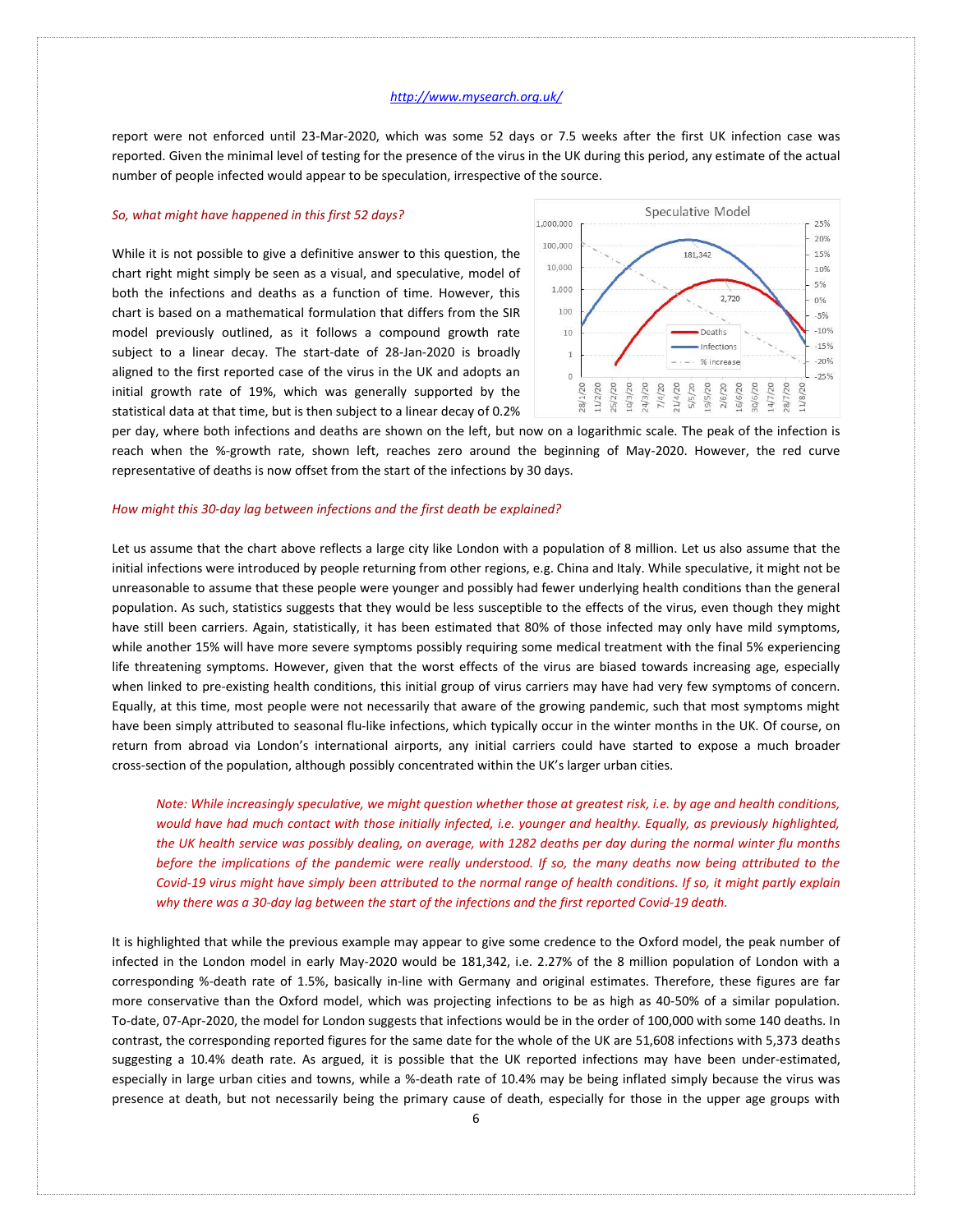underlying health conditions. Again, this speculative model is not attempting to undermine the suppression policy forwarded by the Cambridge model, which is now broadly accepted as UK public policy. However, what all these different models might tell us is that they are what the name implies, i.e. '*models*' of a pandemic, which may not accurately reflect the reality of the situation. So, while everybody should support the suppression policy in terms of lockdown, self-isolation and social distancing, especially in this first phase, there are potentially wider considerations that may need to be taken into account, if the spread of the virus is subject to secondary phases.

### *But, might the Covid-19 virus simply burn itself out and life return to normal?*

It might be realised that this is not really a single question, as even on a superficial level we might separate the issue of the ending of the pandemic as a medical emergency and everyday life simply returning to normal without further consideration of potentially lasting economic and social impacts. At this point in time, it is probably not too much of an exaggeration to say that if you ask any two experts in the field of pandemics when it will end, you will probably get two different answers. However, in part, the reasons for these different opinions, even by those who have an understanding of the problems, has already been broadly outlined. While it has been repeatedly highlighted that this discussion does not have the authority to draw any conclusions, based on the information available in terms of statistics and models, the worry is that only a minimal percentage [1%] of any national population may have been infected, which implies that the majority [99%] must still be susceptible. If so, we might consider a potential projection of the pandemic in terms of the chart below.



As shown, the red curve is the number of infections, which if subject to the suppression policy discussed might flatten to a reduced number of infections, as shown by the green curve. However, as highlighted by the Cambridge report, if and when these policies are relaxed, before the general availability of the vaccine, then '*transmission could quickly rebound'* as suggested by the blue curve, especially if 99% of the population is still susceptible. Of course, the hope is that the initial phase of the suppression policy will not only reduce the immediate number of deaths by preventing the health service from being overwhelmed, but also buy time to better prepare for any potential secondary phases.

*Note: Secondary phase preparations would include new tests for detecting the presence of the infection, even before symptoms are obvious, plus tests for detecting recovery from the virus. Even these measures would greatly improve the accuracy of the statistics, such that any secondary outbreak might be more quickly detected and suppressed. In addition, South Korea has shown that a 'test and trace' ability for those exposed to the Covid-19 virus has help reduced their death rate to 0.7%. Equally, the time between the first and any secondary phase would allow time for a significant increase in the production and distributions of masks and respirators.*

So, if we simply assume that the risk of secondary outbreaks cannot necessarily be avoided given the size of the susceptible population, especially if the virus might re-enter a population in any number of ways, we might still be hopeful that the medical emergency surrounding the pandemic might be minimised after the end of the first phase.

*But what risks and implications might remain after phase-1?*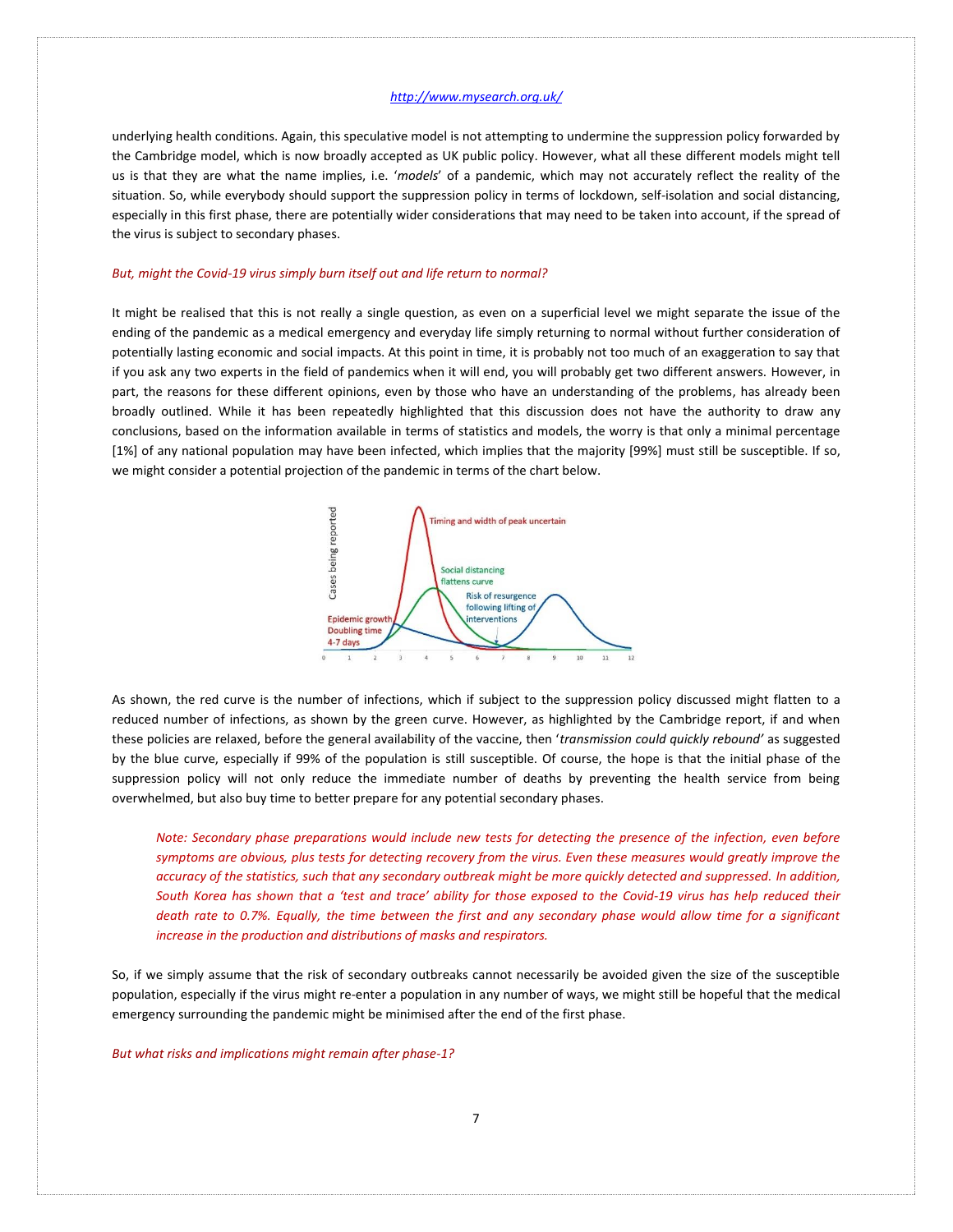The first part of this discussion has tried to provide a broad outline of the impact of the Covid-19 pandemic within the context of a medical emergency. Clearly, within this emergency, many people have been infected and died as a result of the Covid-19 virus, where each case is a personal tragedy to those directly affected. However, in terms of a statistical assessment of this pandemic, this is not necessarily the best way to quantify the impact of the virus or to judge how governments should best respond. We might also recognise that mainstream media has been broadcasting about the dangers of the Covid-19 virus on a 24/7 basis, where much coverage has been focused on individual tragedies in the form of '*human-interest'* stories. Of course, this sort of coverage not only influences what the '*public thinks'*, but what '*politicians do'* in order to maintain the support of the public, at least, in most democracies. We might also recognise that we live in a world increasingly defined by a somewhat abstracted and idealised concept of '*political correctness*', which can destroy the career of not only a single politician, but potentially an entire government, even authoritarian ones. So, in this context, we might wish to consider the implications of the following statement apparently made by the Governor of New York, Andrew Cuomo.

# *I want to be able to say to the people of New York, I did everything we could do. And if everything we do saves just one life, I'll be happy.*

While we might all perceive the moral or political reasoning behind these words, we still need to question their wisdom as the basis of public policy. Of course, recognising that anybody questioning this morality might risk never being elected to public office, the truth is that our ability to save every life is subject to practical limits.

*Note: While statistics can be perceived as cold and impersonal, they possibly highlight the wider reality of a problem. For example, statistically, it is estimated that 1-billion people go to bed hungry with 25,000 dying, every day, as a result of malnutrition and hunger-related diseases. Possibly more tragic in human terms is that 18,000 of this number is estimated to be children under 5 years old.*

While we know that many of these unfortunate people might have been saved, there are often practical limits to what can be realistically achieved. So, while we might readily understand why the governor of New York might sincerely believe in his statement, others will have to assess the implications on other lives in other sectors of the US population. However, it is recognised that this outline will make many feel uncomfortable with the direction of this discussion, but it will be argued that this perspective cannot simply be ignored.

*Note: As previously highlighted, 616,000 people lost their lives in the UK in 2018 and undoubtedly each was a personal tragedy to those involved. Morally, it might be argued that if even one life could have been saved, then there should be no financial limits imposed on the UK health service. However, while this may be a moral conclusion, it is unclear that it is a realistic one.*

So, widening the scope of this statistical perspective, it is estimated that there have been, at least, 15 million US cases of '*the flu'* in the 2019-2020 season, which would translate to 4.6% of the US population. So far, this flu season has resulted in 140,000 (0.93%) hospitalizations and 8,200 (0.05%) deaths relative to the 15 million cases, not the population as a whole. By way of a comparative measure, it is estimated that 2.5 million people die every year, or 0.76% of the US population, which as an average would translate to 6,849 deaths per day. Again, it is recognised that this is a cold and impersonal assessment, but one that allows the risk of death to be put into some perspective.

#### *So, what is the comparative risk of the Covid-19 virus to the US population?*

As of 09-Apr-2020, the US has, by far, the largest number of reported Covid-19 infections anywhere in the world. Why this is the case might be debated in terms of suppression policies adopted and its demographics, which this discussion will not address. In statistical terms in this time frame, the US has reported 435,160 Covid-19 infections, which translates to 0.13% of its 329 million population, with 14,796 deaths or 3.4% of those infected. However, New York state with an estimated population of 20 million, i.e. 6% of the US population, has reported 149,316 infections, which is 34.31% of the US total and 6,261 deaths or 42.32% of US total. While these numbers associated with the Covid-19 virus are more worrying than normal cases of the flu,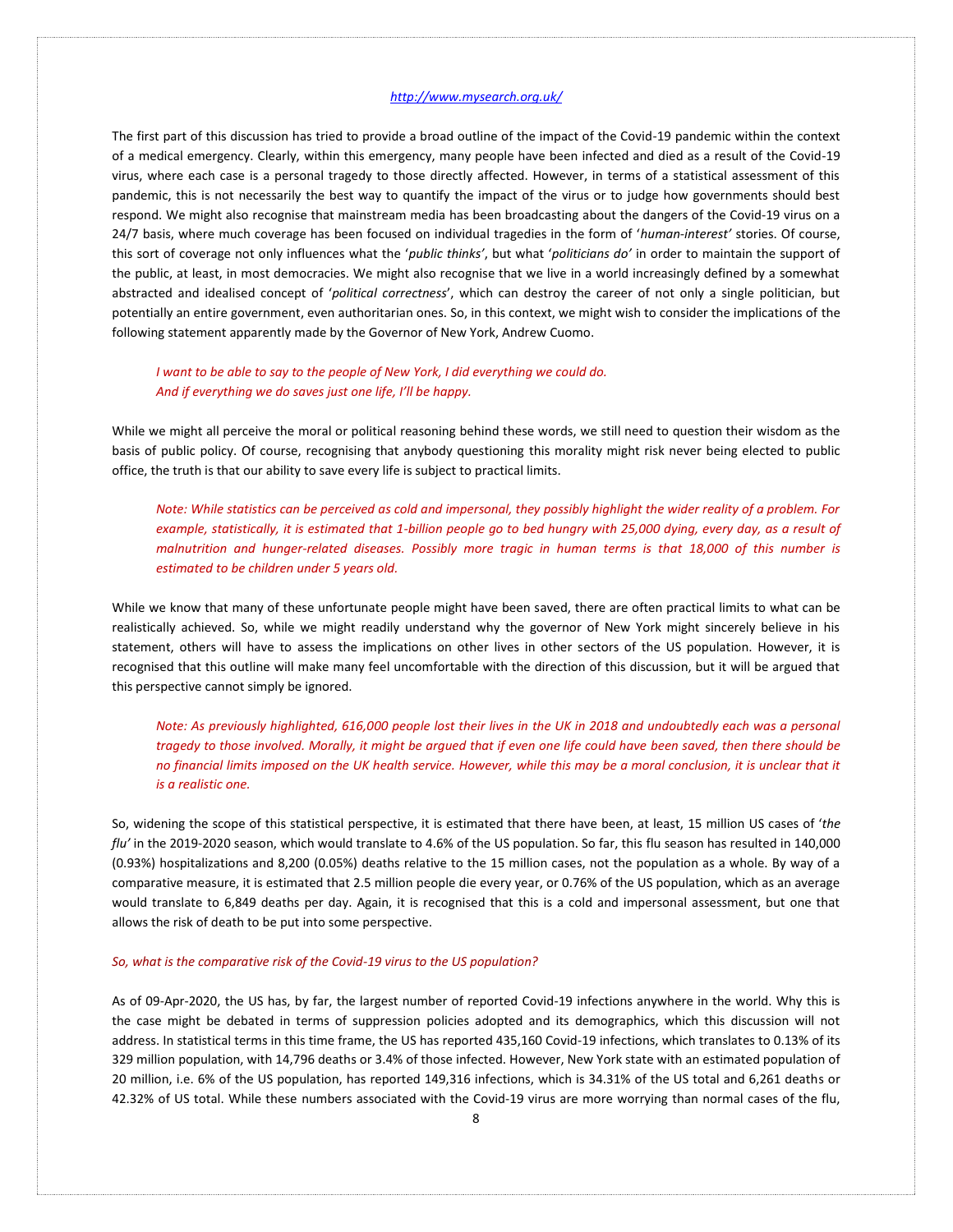statistics suggest that the total deaths represent about 0.6% of the estimated 2.5 million deaths in the US every year. Again, while statistics do not reflect the personal tragedies taking place in all these cases, they can possibly put our fears into some better perspective. For life has always come with risks, although this does not mean that, as individuals and society, we should not seek ways to further minimise this risk.

#### *What might history tell us about risk?*

Again, we might seek some perspective in statistical numbers, where it is estimated that possibly 90% of all whose have ever lived were born before 1850, such that we might estimate a number in the region of 100 billion. Today, the global population is approaching 7.8 billion or 7.8% of those people who have ever lived. Looking back in time, we might understand that this 90% lived before the development of modern medicines and sanitation, where most would have had to survive on minimal calories and poor-quality food, even assuming they were lucky enough to survive the appallingly high child mortality rates. Against this historical backdrop, we might also highlight the increase risk of death from diseases like malaria, tuberculosis, plague, cholera, influenza and smallpox, which may have accounted for the deaths of billions over human history. So, while modernity presents

us with its own set of problems in the form of industrialization and urbanization along with diseases like heart attacks, cancers and strokes, we might still reflect on the diminishing risk of death in terms of an increasing average life expectancy, as shown in the chart right. Within this historic timeline of diseases, we might now return to the immediate risks associated with pandemics.



*Note: The cause of most modern pandemics are viruses that have been passed from animals to people. For example, the*  [HIV virus](https://en.wikipedia.org/wiki/HIV) is believed to have originated in chimpanzees, while the class of [coronaviruses](https://en.wikipedia.org/wiki/Coronavirus), e.g. SARS, MERS and COVID-19, *are all believed to have originated from bats, which then mutated through secondary animals into humans.* 

While the *[Spanish flu](https://en.wikipedia.org/wiki/1918_flu_pandemic)* pandemic of 1918 was a type of influenza virus, *[subtype H1N1](https://en.wikipedia.org/wiki/Influenza_A_virus_subtype_H1N1)*, it is estimated that it may have infected upwards of 500 million people or 25% of the world's population at that time and caused 50 million deaths. While the accuracy of these statistics might be questioned, it was probably one of the deadliest pandemics in human history, just behind the *[Black](https://en.wikipedia.org/wiki/Black_Death)  [Death](https://en.wikipedia.org/wiki/Black_Death)*. However, given that this pandemic also existed before a vaccine had been developed and before the suppression policies now being adopted to address the current Covid-19 pandemic were understood, we might possibly want to pursue some general questions about the nature of pandemics.

# *How do pandemics start and end?*

While most people will be more interested in how pandemics end rather than start, the initial spread of a virus often depends on its *[pathology](https://en.wikipedia.org/wiki/Viral_pathogenesis)*. While this discussion cannot address the nature of this complexity, the initial spread of a virus depends on how infectious it is and how quickly it is transmitted. In terms of the basic SIR model used, illustrated right, the rate of transfer between susceptible [S-blue], infected [I-orange] and recovered [R-green] is defined by the following equation.



[2] 
$$
\frac{dI}{dt} = \beta SI - \gamma I; \text{ where } \beta = \text{infection rate; } \gamma = \text{recovery rate}
$$

However, within the simplicity of this model, both [β] and [ϒ] are assumed to be constants, such that the value of the *[basic](https://en.wikipedia.org/wiki/Basic_reproduction_number)  [reproduction number \[R0\]](https://en.wikipedia.org/wiki/Basic_reproduction_number)* might vary as a function of the remaining susceptible population [N<sub>S</sub>], as shown in [3].

[3]  $R0 \Leftarrow N_S \frac{\beta}{N}$  $\Leftarrow N_S \frac{P}{\gamma}$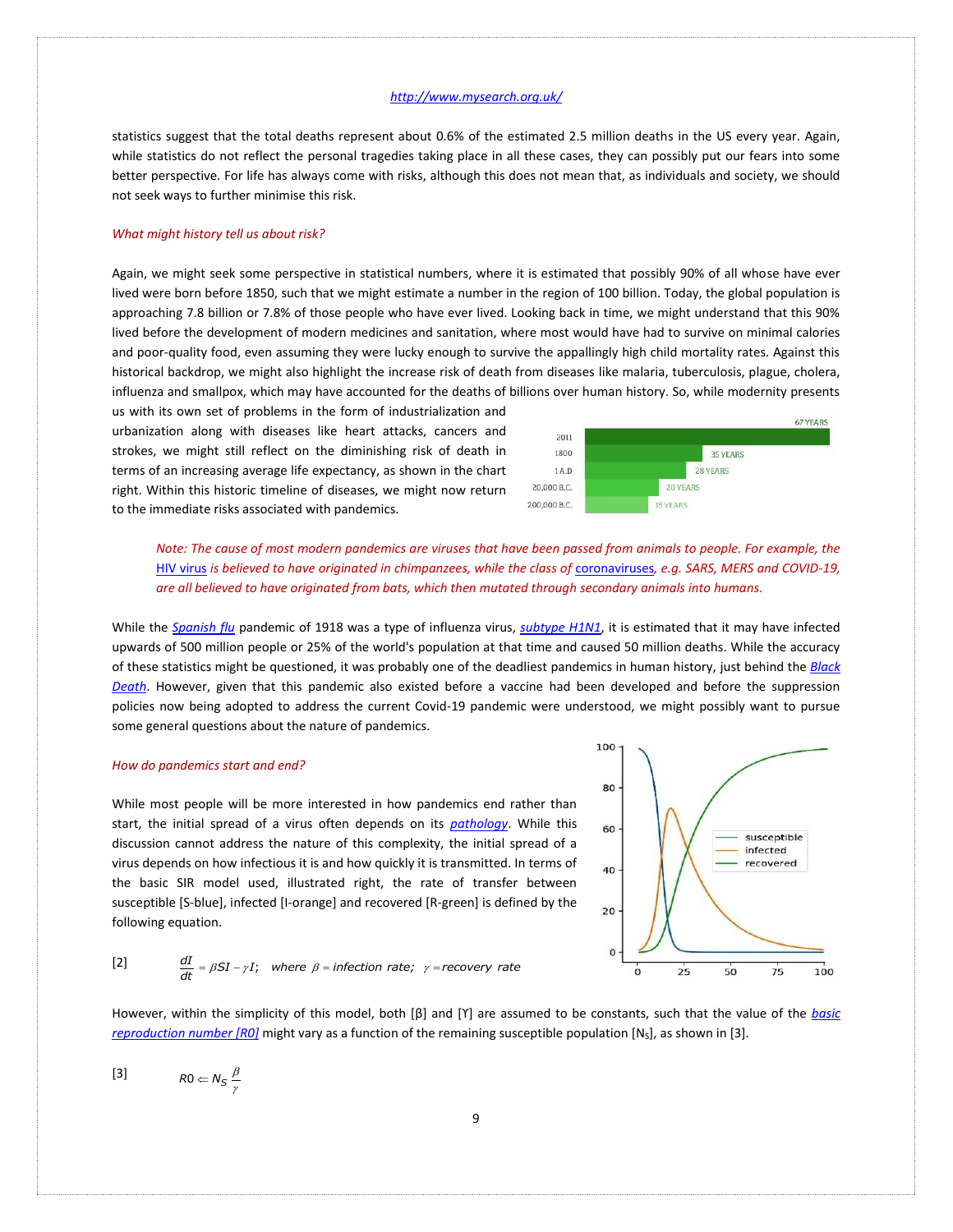So, as the initial value of [R0] effectively changes as the SIR model progresses, its value may eventually fall below unity, such that the number of infections reduces as each remaining infected person can only pass on the disease to fewer people. If so, the virus cannot sustain its own spread and the pandemic will '*burn*' itself out. However, what is not clear from the current statistics is that the percentage reduction of the number of people susceptible to the Covid-19 virus appears minimal [<1%] in all national populations. As such, the value of [S] in [2] must remain large relative to both the number of infected [I] and recovered [R], such that any change in the value of [R0] is simply being affected by the isolation policies and not as described by the SIR model itself, such that the population might remain susceptible to a secondary phase of the pandemic should the infection be reintroduced by any means.

*Note: The reason for returning to the possible risk of secondary phases of the pandemic is that we may now have a better assessment of the relative statistical risk, such that public policy might be put into better perspective and rationalised. As previously highlighted, if governments use the initial phase of the pandemic to better prepare to minimise the scope of any localised secondary outbreaks, the risk to the population at large may also be minimised, such that we might now discuss some wider implications.*

Let us generally assume that secondary outbreaks cannot be avoided, even if the impact can be minimised. However, there is a suggestion that the suppression policies, i.e. *'lockdown'*, '*self-isolation'* and '*social distancing',* imposed during phase-1 may have to be extended for as long is necessary, e.g. the availability of a vaccine. For practical reasons, let us assume that a vaccine will not be available to the 99% susceptibles in any given population for, at least, 2 years.

## *If so, might the suppression policies of phase-1 have to be revised?*

Let us first be brutally honest about the limitation of phase-1 policies to try to save every life irrespective of the costs, as this was never the goal. Rather the more realistic hope was by minimising the number of infections, the numbers requiring hospitalisation would also be minimised, therefore preventing the health services from being overwhelmed. In this context, the goal was only to minimise the number of preventable deaths.

## *But are preventable deaths the only issue to society?*

Clearly, this might be seen as a very contentious issue, especially in terms of morality, which many in public life will not want to discuss. For reasons already outlined, many politicians may be *'happier'* to be associated with the idea that society must simply do '*everything to save just one life'*. For while the idea that financial costs is a factor in this discussion may appear unpalatable to many, the truth is that no government can afford to incur the cost of the collapse of its economy.



*Note: While this discussion will not expand on the issues surrounding such [moral or ethical dilemmas](https://en.wikipedia.org/wiki/Ethical_dilemma), it might be highlighted that the dilemma represents a choice that has to be made between two or more unpalatable options. In this case, the national economy requires as many people to return to productive work as soon as possible, even though this may increase the risk of secondary phases of the pandemic.*

It might be readily understood that the Covid-19 pandemic has already severely affected most major economies in terms of both supply and demand. As a broad generalisation, the phase-1 suppression policy of lockdown has effectively reduced the workforce, which then leads to a reduction in output or supply capacity. Likewise, this policy has also required people to stay at home, which has adversely affected both consumption and demand. This overall downturn in so many markets is having a very serious effect on many businesses, both large and small, as profits fall and cash-flow becomes increasingly problematic. Again, the scope of these problems can only be outlined, but it might still be highlighted that '*saving just one life'* in terms of the current medical emergency is not the only problem requiring consideration.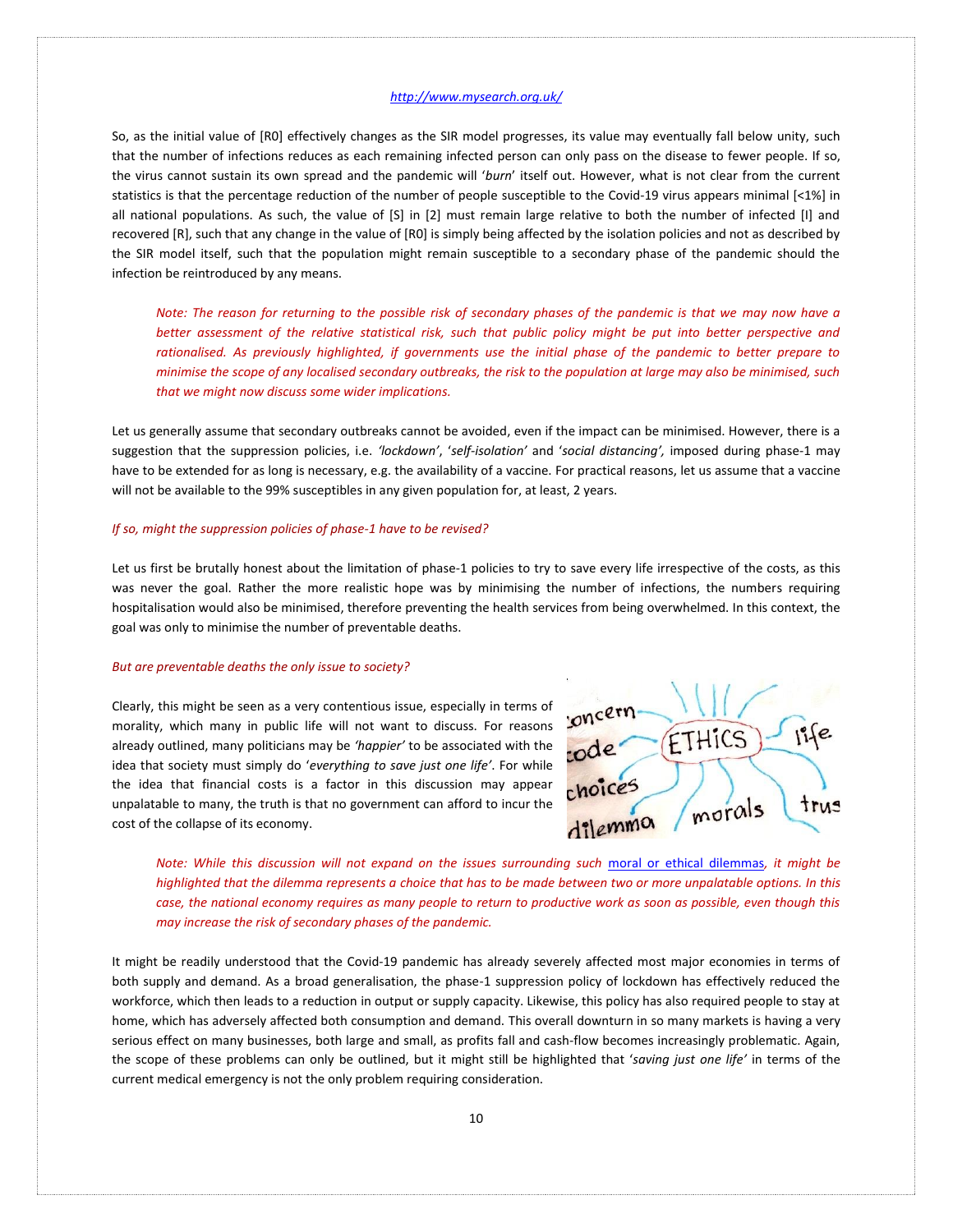*Note: As businesses increasingly struggle to maintain their balance sheets, it may inevitably lead to increase unemployment and therefore social welfare costs at a time when government tax revenues are falling. In such times, fiscal and monetary policy may be limited to simply printing money leading to an increase in national debt and interest payments, especially when viewed as a ratio of potential falling national GDP. In such a scenario, governments may have to choose which industries and businesses can be saved from potential bankruptcy in order to be in a position to recover as, and when, the pandemic finally subsides. However, we may also have to face up to the fact that many of the national 'rescue packages' being announced in the current phase of the pandemic may not be sustainable should secondary phases of the pandemic extend over years, rather than months.* 

While this outline is only trying to characterise some of the wider implications of the pandemic, it might be realised that many of the worst effects related to the economy will often fall on younger generations. As a generalisation, these younger generations often have minimal job security and financial savings, but many financial costs in terms of mortgages, rent and children that do not simply disappear in this crisis, even if their government is in a position to offer some short-term protection. However, there is a certain irony associated with the Covid-19 pandemic in that those most-likely to be financially affected are statistically the least-likely to be affected by the virus.

*Note: By citing a statistical probability to a given age-group does not mean that everybody in this age-group will be immune from its health risks. However, it may suggest a possible revised suppression strategy after the phase-1 outbreak appears to be under control. It might also be highlighted that while [R0] might help define the peak of infection, deaths will lag this point, while the falling curve of infections may also account for as many as the rising curve.*

Of course, as highlighted, given a remaining susceptible population being in excess of [99%], the probability of localised secondary outbreaks would appear high. If so, then some trade-off between health risks and economic necessity might have to be considered. Simply by way of a conceptual and statistical model, whereby younger generations with lower-risk to the virus are allowed to return to work and given more licence to continue a normal social life, which is generally more important to younger generations, while older generations with higher risk remain subject to phase-1 suppression policies. The following table is reflective of the age demographics being associated with the younger generations with lower-risk to the virus within a UK population of 67 million, but where a secondary phase outbreak only infects 100,000 people in some localised region.

| Age       | %      | Pop        | % Death  | <b>Deaths</b> | %-Age   |
|-----------|--------|------------|----------|---------------|---------|
| $0 - 9$   | 11.80% | 7,906,000  | $0.00\%$ | 0             | 0.0000% |
| $10 - 19$ | 12.10% | 8,107,000  | 0.20%    | 200           | 0.0025% |
| $20 - 29$ | 13.60% | 9.112.000  | 0.20%    | 200           | 0.0022% |
| 30-39     | 13.10% | 8,777,000  | 0.20%    | 200           | 0.0023% |
| 40-49     | 14.60% | 9.782.000  | 0.40%    | 400           | 0.0041% |
| Low-Risk  | 53.40% | 35,778,000 | 1.00%    | 1,000         | 0.0028% |

As shown, the %-death figure reflects the assumed probability of death within each age group, such that deaths are based on the number of infections, e.g. 100,000, not the age-group population. However, the %-age number reflects the percentage of deaths relative to the age demographic population. In this statistical model it has to be recognised that individual tragedies will occur, which reflects the moral dilemma being discussed, but the 1% put at risk allows 53% of the UK population to return to some kind of normality and help maintain the economy on which younger generations are so dependent.

*Note: While 0-20 age groups are not necessarily integral to the economy, they generally reflect the age groups that have to return to education, inclusive of childcare, in order that many parents within the 20-49 age groups can return to work.*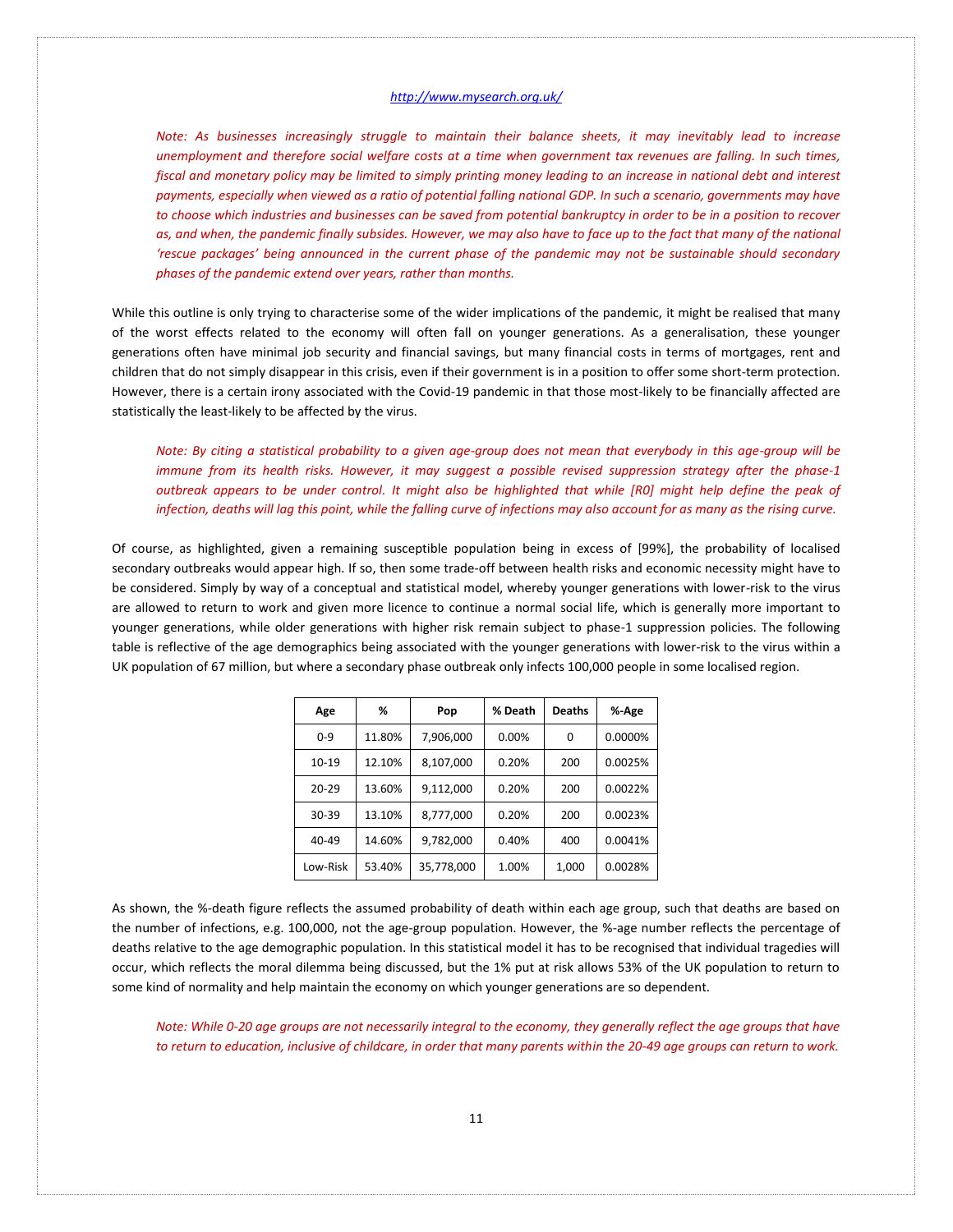While it has not been specifically highlighted, people within these younger age groups with known pre-existing health conditions, which effectively puts them in a higher-risk category, would not be required to return to work. However, the issues surrounding these and other exceptions to the general model will be discussed after presenting the next table.

| Age       | %      | Pop        | % Death | <b>Deaths</b> | %-Age   |
|-----------|--------|------------|---------|---------------|---------|
| 50-59     | 12.20% | 8,174,000  | 1.30%   | 1,300         | 0.0159% |
| 60-69     | 10.80% | 7,236,000  | 3.60%   | 3,600         | 0.0498% |
| 70-79     | 12.10% | 8,107,000  | 8.00%   | 8,000         | 0.0987% |
| $80+$     | 11.80% | 7,906,000  | 14.80%  | 14,800        | 0.1872% |
| High-Risk | 46.90% | 31,423,000 | 27.70%  | 27,700        | 0.0882% |

Again, this table presents the equivalent figures for the age groups assumed to be at higher risk to the virus, such that most might still be subject to the phase-1 suppression policies. Collectively, these age groups with a smaller overall demographic population, i.e. 31.4 million compare to 35.7 million, have a 27-fold increase in risk compared to the younger age groups. However, as before, individuals in the older age groups may be exempt, if they have no underlying health problems or the number of infections in their region is minimal, such that any cases might be handle by the local health services. Again, these exemptions may also help to restore or maintain essential components of the national economy on which everybody ultimately depends.

*Note: As a generalisation, it is possible that second phase policies may have to shift much of the responsibility of minimising risk on to individuals. If somebody knows that a person is at greater risk due to age or health conditions, then it is clearly in the interests of these individuals to maintain their social distancing and potentially remain in self-isolation for as long as possible. However, the responsibility of 'policing' of these individuals would possibly have to shift towards social services or the individuals themselves.*

Based on the general review of the SIR models presented, a reduction in the number of infections and deaths appears to require some significant percentage reduction in the susceptible population. To-date, this reduction does not appear to have taken place as statistics suggest that less than 1% of any national population has been infected. If so, then it is unclear how secondary phases of the Covid-19 pandemic can be completely avoided, although there are reasons to hope that these outbreaks might be locally contained. Likewise, an understanding of the actual risks, rather than *'media-driven hysteria'* centred on individual *'human-interest'* stories might help everybody to put the risks into a more realistic perspective. In this way, people might return to work in order to maintain their own incomes and hopefully help to stabilise the national economy, even if initial priority has to be given to essential services, hopefully in the knowledge that the government has the ability to detect secondary outbreaks and the strategy to contain them should they occur.

#### *What other preventive measures might be considered?*

Again, while recognising that this is not an authoritative discussion, some potential preventive measures might still be highlighted by way of general commentary. These additional preventive measures should also be seen as over and above the existing prevention measures already being proposed, e.g. avoid potential sources of infection and washing your hands as often as possible. However, as supported by statistics, it appears that the Covid-19 virus is more dangerous to older age groups, especially those with pre-existing health conditions. However, while age in isolation may still be a factor, as it is known that our immune system generally weakens as we age, many in their '*retirement years'* may still be healthier than many of younger years. To be clear, the statistical risks assigned to the different age groups does not imply that younger healthy people are immune from the more serious effects of the Covid-19 virus, simply that the number of deaths in these younger age groups will be statistically lower. As such, good diet, exercise and reduced stress may be a preventative factor that may help protect all age groups – see *[Prevention versus Cure](http://www.mysearch.org.uk/website4/html/13.Prevention.html)* for more details.